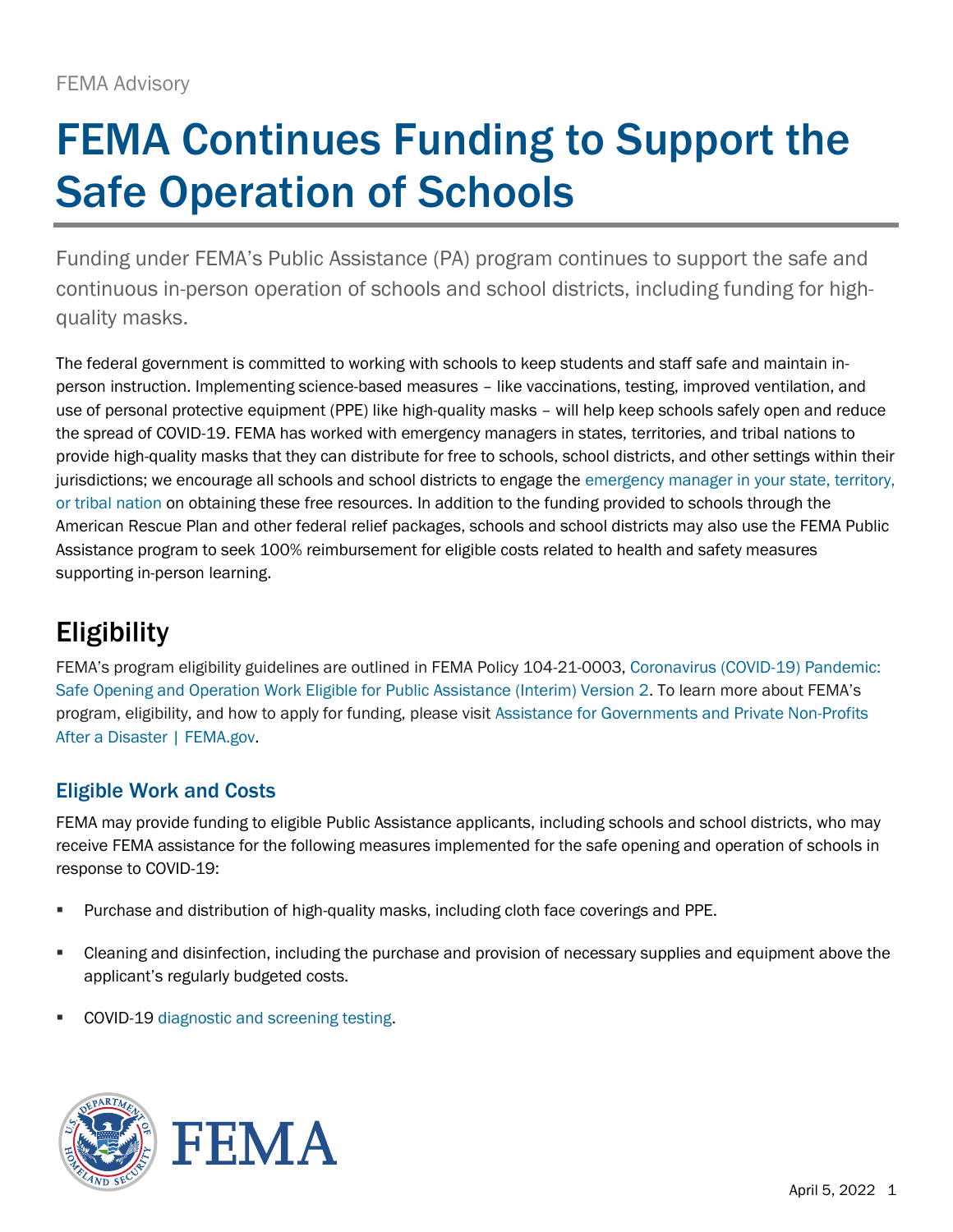- Screening and temperature scanning including, but not limited to, the purchase and distribution of hand-held temperature measuring devices or temperature screening equipment.
- Acquisition and installation of temporary physical barriers to provide additional space (e.g., screens/dividers) and signage to support social distancing, such as floor decals.
- **EXECT** School-located vaccination clinics for students, staff, parents and school communities.

Schools and school districts may utilize FEMA Public Assistance to receive full reimbursement for costs for the purposes above. Schools and districts may also use Elementary and Secondary School Emergency Relief (ESSER) funding from the U.S. Department of Education as a way to provide the up-front cost for the above health and safety measures, and later seek reimbursement through the FEMA Public Assistance process. For example, a local education agency (LEA) may use ESSER funds for costs that may ultimately be covered by FEMA; however, once it receives funds from FEMA for those costs, it must reimburse the ESSER grant account. The LEA may then use those ESSER funds for other allowable ESSER costs. Conversely, if an eligible applicant applies for PA funding and then determines it will instead use funding from another federal agency, the Applicant should notify FEMA as soon as possible. Applicants must comply with the eligibility and terms and conditions of the respective grant programs. Pursuant to Section 312 of the Stafford Act, FEMA is prohibited from providing financial assistance where such assistance would duplicate funding available from another program, insurance, or any other source for the same purpose. In the simplest of terms, "double-dipping" is prohibited.

#### Cost Share

FEMA will reimburse 100% of the eligible costs associated with these activities from the beginning of the incident period through July 1, 2022. Work conducted after July 1 will be subject to the cost share established at that time.

#### Funding Availability

In case of an immediate need for funding, FEMA can expedite up to 50% of funding to eligible applicants with limited documentation required. All entities can apply for FEMA funding through the [COVID-19 Public Assistance Simplified](https://www.fema.gov/fact-sheet/public-assistance-simplified-application)  [Application.](https://www.fema.gov/fact-sheet/public-assistance-simplified-application) Applicants can begin their application by contacting their local, state, tribal nation, or territorial emergency management office or by visiting [grantee.fema.gov.](https://grantee.fema.gov/)

### How do Schools Apply for FEMA Assistance?

Schools and school districts are considered applicants for assistance under a federal award given by FEMA to a recipient (the state, territory, or tribal nation managing the federal award under the declaration). Therefore, schools and school districts must apply for reimbursement through their state, territory or tribal nation.

1. Attend an Optional Applicant Briefing. States host virtual Applicants Briefings which provide an overview of the eligibility and funding process for schools, school districts, and other eligible entities within their boundaries. Attending a briefing is optional. Schools and school districts should contact their state, tribal, or local emergency management representative to coordinate a briefing. Regional contact information is available at: [FEMA regional point of contacts.](https://www.fema.gov/about/contact#regions)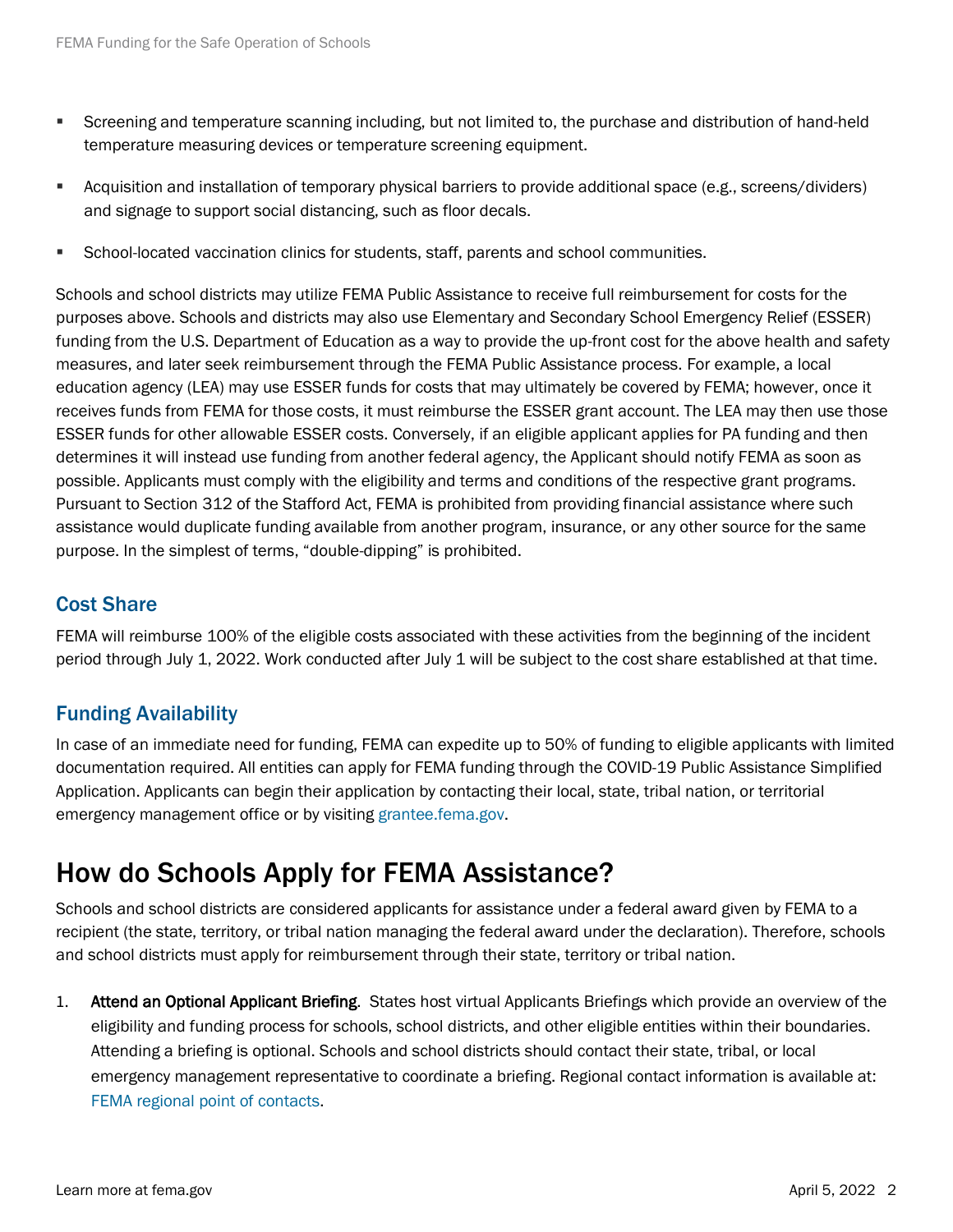- 2. Submit a Request for Public Assistance. Schools and school districts apply for assistance by submitting a Request for Public Assistance (RPA) through FEMA's [Grants Portal.](https://grantee.fema.gov/) All applicants can create accounts directly in Grants Portal or work through their state to gain access. School applicants are prompted to fill in basic information about their school or district, such as contact information and location, and then required to submit the request for state review. For additional information, please see FEMA's [Applicant Quick Guide to Grants](https://grantee.fema.gov/Content/files/Applicant%20Quick%20Guide%20Grants%20Portal%20Account%20and%20RPA%20(Mar%2028%202020).pdf)  [Portal Account Creation and Request for Public Assistance.](https://grantee.fema.gov/Content/files/Applicant%20Quick%20Guide%20Grants%20Portal%20Account%20and%20RPA%20(Mar%2028%202020).pdf)
- 3. Submit a Project under Your Request for Public Assistance. After the Request for Public Assistance is approved by your state emergency management agency, the school or school district submits a project application through the [Grants Portal.](https://grantee.fema.gov/) A project application includes detailed information about the activities for which an applicant is requesting funding for, and lists supporting documentation to justify the request. FEMA created a streamlined project application for COVID-19 events, which allows direct project application int[o Grants Portal.](https://grantee.fema.gov/)
- 4. Track Your Progress through the Review and Approval Process. FEMA and your state review and validate the project application to ensure completeness, eligibility, and compliance with federal laws and regulations on items such as contracting, and environmental and historic preservation. The school or school district applying reviews all terms and conditions that FEMA or the state include in the project application and signs in agreement to the funding terms, including requirements for reporting on project work progress and completion.
- 5. Keep FEMA and Your State Apprised with Post-Award Reporting. The school or school district provides additional documentation as response efforts unfold and work is completed to document actual costs and expenditures of funds. It is important that the school or school district retain all records of project-related documentation. Upon completion of work, the applicant and recipient coordinate to formally close the project(s).

## Other Information

Information about FEMA's efforts and support for the safe reopening and operating of schools and school districts can be found on [FEMA.gov. A](https://www.fema.gov/disaster/coronavirus)dditional information for applicants can be found on the "[Financial Support](https://www.fema.gov/disaster/coronavirus/governments)" section of that webpage. States, tribal nations, and territories that have outstanding needs or gaps in what they require to address COVID-19 should contact thei[r FEMA Regional Office.](https://www.fema.gov/about/contact#regions)

Additional assistance may be available from other federal agencies. Eligible schools are strongly encouraged to coordinate their requests for resources with funding made available by the U.S. Departments of [Education,](https://www.ed.gov/coronavirus) [Interior](https://www.bie.edu/topic-page/covid-19-school-guidance)  [\(Bureau of Indian Education\),](https://www.bie.edu/topic-page/covid-19-school-guidance) and [Health and Human Services, as well as the](https://www.cdc.gov/ncezid/dpei/elc/covid-response/index.html) Centers for Disease Control and [Prevention.](https://www.cdc.gov/ncezid/dpei/elc/covid-response/index.html)

## Contact Us

If you have any questions, please contact FEMA Office of External Affairs:

Congressional Affairs at (202) 646-4500 or at FEMA-Congressional-Affairs@fema.dhs.gov